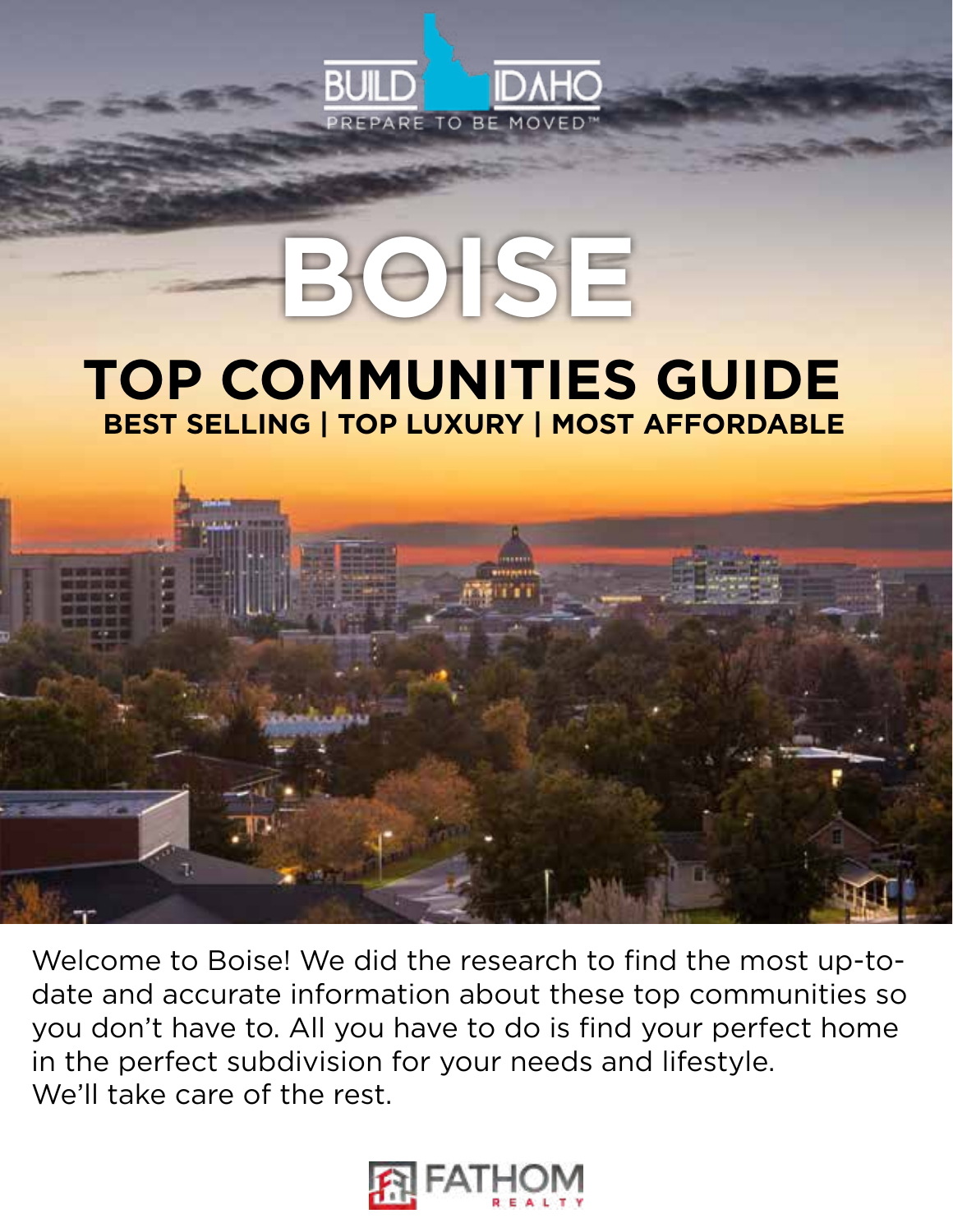**235,510 Population in 2021**

**2,704 ft ELEVATION**

**126 TOTAL NEW SUBDIVISIONS**



## [ **BOISE** ]

#### **TOP RESTAURANTS SHOPPING POINTS OF INTEREST**

Scan the QR code to view Boise Metro Area subdivisions.



### **SW BOISE**

|                       | <b>TOTAL</b><br><b>SALES</b> | <b>MEDIAN</b><br><b>SALES PRICE</b> |                       | <b>TOTAL</b><br><b>SALES</b> |
|-----------------------|------------------------------|-------------------------------------|-----------------------|------------------------------|
| <b>Baserri</b>        | 80                           | \$395,876                           | <b>Southpark</b>      |                              |
| <b>Charter Pointe</b> | 57                           | \$443,990                           | <b>Winters Run</b>    | 9                            |
| <b>Century Farm</b>   | 52                           | \$429,725                           | <b>Movado Estates</b> | 27                           |
| <b>Movado Greens</b>  | 40                           | \$431,500                           | <b>Crosswinds</b>     |                              |
| <b>Movado Village</b> | 40                           | \$501,250                           | <b>Shelburne</b>      |                              |

|                      | <b>TOTAL</b><br><b>SALES</b> | <b>MEDIAN</b><br><b>SALES PRICE</b> |
|----------------------|------------------------------|-------------------------------------|
| <b>Charlesworth</b>  | 74                           | \$387,436                           |
| <b>Baserri</b>       | 80                           | \$395,876                           |
| <b>Union Square</b>  | 5                            | \$407,000                           |
| <b>Century Farm</b>  | 52                           | \$429,725                           |
| <b>Movado Greens</b> | 40                           | \$431,500                           |

#### **WEST BOISE**

#### **NORTH BOISE**

- The Wilder
- Yen Ching
- Paddles Up Poke
- The Reef
- Boise Fry Company

|                       | <b>TOTAL</b><br><b>SALES</b> | <b>MEDIAN</b><br><b>SALES PRICE</b> |
|-----------------------|------------------------------|-------------------------------------|
| <b>El Paseo</b>       |                              | \$1,675,000                         |
| <b>Highlands Cove</b> |                              | \$1,450,000                         |
| <b>Eyrie Canyon</b>   | 5                            | \$1,190,000                         |
| <b>Harris North</b>   | 28                           | \$1,151,060                         |
| <b>Dallas Harris</b>  | 1                            | \$1,106,511                         |
| <b>Estates</b>        |                              |                                     |

| <b>BEST SELLING</b> |                              |                                     |  |
|---------------------|------------------------------|-------------------------------------|--|
|                     | <b>TOTAL</b><br><b>SALES</b> | <b>MEDIAN</b><br><b>SALES PRICE</b> |  |
| <b>Cartwright</b>   | 88                           | \$749,950                           |  |
| <b>Ranch</b>        |                              |                                     |  |
| <b>Dry Creek</b>    | 67                           | \$811,757                           |  |
| <b>Ranch</b>        |                              |                                     |  |
| <b>Avimor</b>       | 65                           | \$721,857                           |  |
| <b>The BLVD at</b>  | 39                           | \$662,000                           |  |
| <b>Harris Ranch</b> |                              |                                     |  |

|                    | <b>TOTAL</b><br><b>SALES</b> | <b>MEDIAN</b><br><b>SALES PRICE</b> |
|--------------------|------------------------------|-------------------------------------|
| <b>Carlsbad</b>    | 17                           | \$384,850                           |
| <b>Crossing</b>    |                              |                                     |
| Whitewater         | 2                            | \$460,212                           |
| <b>Station</b>     |                              |                                     |
| <b>Frank Davis</b> | 6                            | \$472,497                           |
| <b>Addition</b>    |                              |                                     |
| Cartwright         | 1                            | \$579,205                           |
| Wymosa             | 1                            | \$600,000                           |

### **TOP LUXURY**

#### **TOP LUXURY**

#### **MOST AFFORDABLE**

#### **MOST AFFORDABLE**

**MEDIAN HOME PRICE: \$690,000**

\*The Information Provided Is Derived From The Intermountain MLS. It Is Deemed Reliable But Not Guaranteed.

• Mixed Greens • Re-Pop

> • Hyde and Seek • Main Market Place

• Idaho Made

- Freak Alley
- Boise Art Museum
- MK Nature Center
- Hyde Park
- Julia Davis Park

#### **COFFEE SHOPS**

- Flying M
- **Big City Coffee**
- Caffeina Roasting
- District Coffee House
- Alia's Coffee House



## **CENTRAL BOISE**

| <b>TOTAL</b><br><b>SALES</b> | <b>MEDIAN</b><br><b>SALES PRICE</b> |
|------------------------------|-------------------------------------|
| 43                           | \$539,800                           |
| 11                           | \$774,800                           |
| 10                           | \$470,990                           |
| 7                            | \$970,000                           |
|                              |                                     |
| 5                            | \$471,900                           |
|                              |                                     |

|                        | <b>TOTAL</b><br><b>SALES</b> | <b>MEDIAN</b><br><b>SALES PRICE</b> |
|------------------------|------------------------------|-------------------------------------|
| <u>Barber Junction</u> | 2                            | \$1,449,693                         |
| at Harris Ranch        |                              |                                     |
| <b>Spectacular</b>     | 7                            | \$970,000                           |
| <b>Condominiums</b>    |                              |                                     |
| <b>Superior Ridge</b>  | 1                            | \$804,568                           |
| <b>Trailside Place</b> | 3                            | \$784,990                           |
| <b>Latigo Place</b>    | 11                           | \$774,800                           |

|                      | <b>TOTAL</b><br><b>SALES</b> | <b>MEDIAN</b><br><b>SALES PRICE</b> |
|----------------------|------------------------------|-------------------------------------|
| <b>Brooke View</b>   |                              | \$345,490                           |
| <b>Altura Park</b>   | 2                            | \$439,900                           |
| <b>Manville Sub</b>  | 4                            | \$442,550                           |
| <b>Farewell Bend</b> |                              | \$444,000                           |
| <b>Painted Ridge</b> |                              | \$464,700                           |
|                      |                              |                                     |

#### **BEST SELLING TOP LUXURY MOST AFFORDABLE**

Idaho's capital city is recognized as one of the best places in America to live—for good reason. This fast-growing city is popular for its up-and-coming vibe, easy access to nature and recreation, and incredibly friendly people. You can drive just about anywhere in town in under 30 minutes. There is something for everyone here. Boise has fantastic arts and culture events, an emerging food scene, and a small, yet vibrant downtown surrounded by new and established subdivisions across all price ranges and styles.

| <b>BEST SELLING</b>              |                              |                                     |  |
|----------------------------------|------------------------------|-------------------------------------|--|
|                                  | <b>TOTAL</b><br><b>SALES</b> | <b>MEDIAN</b><br><b>SALES PRICE</b> |  |
| <b>Broadview</b><br><b>Place</b> | 12                           | \$449,950                           |  |
| <b>Flourish</b>                  | 7                            | \$360,000                           |  |
| <b>Ustick Cottages</b>           | 7                            | \$348,990                           |  |
| <b>Lodestar Place</b>            | 5                            | \$429,900                           |  |
| <b>Eagleson Ustick</b>           | 3                            | \$604,900                           |  |

|                        | <b>TOTAL</b><br><b>SALES</b> | <b>MEDIAN</b><br><b>SALES PRICE</b> |
|------------------------|------------------------------|-------------------------------------|
| <b>Eagleson Ustick</b> | 3                            | \$604.900                           |
| <b>Salome Terrace</b>  | 1                            | \$562,000                           |
| Cole School            | 1                            | \$551,500                           |
| Add                    |                              |                                     |
| <b>White Pine</b>      | 1                            | \$515,886                           |
| <b>Seaman Sub</b>      | 1                            | \$497,000                           |

|                                     | <b>TOTAL</b><br><b>SALES</b> | <b>MEDIAN</b><br><b>SALES PRICE</b> |
|-------------------------------------|------------------------------|-------------------------------------|
| <b>Ustick Cottages</b>              |                              | \$348,990                           |
| <b>Flourish</b>                     |                              | \$360,000                           |
| <b>Syringa Mobile</b>               | 2                            | \$379,950                           |
| <b>Randall Acres S</b>              |                              | \$386,732                           |
| <b>Encore</b><br><b>Subdivision</b> | 2                            | \$407,500                           |

#### **BEST SELLING TOP LUXURY MOST AFFORDABLE**

#### **BUILD IDAHO FAVORITES**

Boise residents experience four distinct seasons with plenty of things to do in each one. Farmers markets, art shows, fairs, snow recreation, fishing and swimming in lakes and rivers, local to professional sporting events, hiking, and 100+ city parks. All of this in a quickly-growing city that retains its small-city feel.

buildidaho.com/idaho\_subdivisions